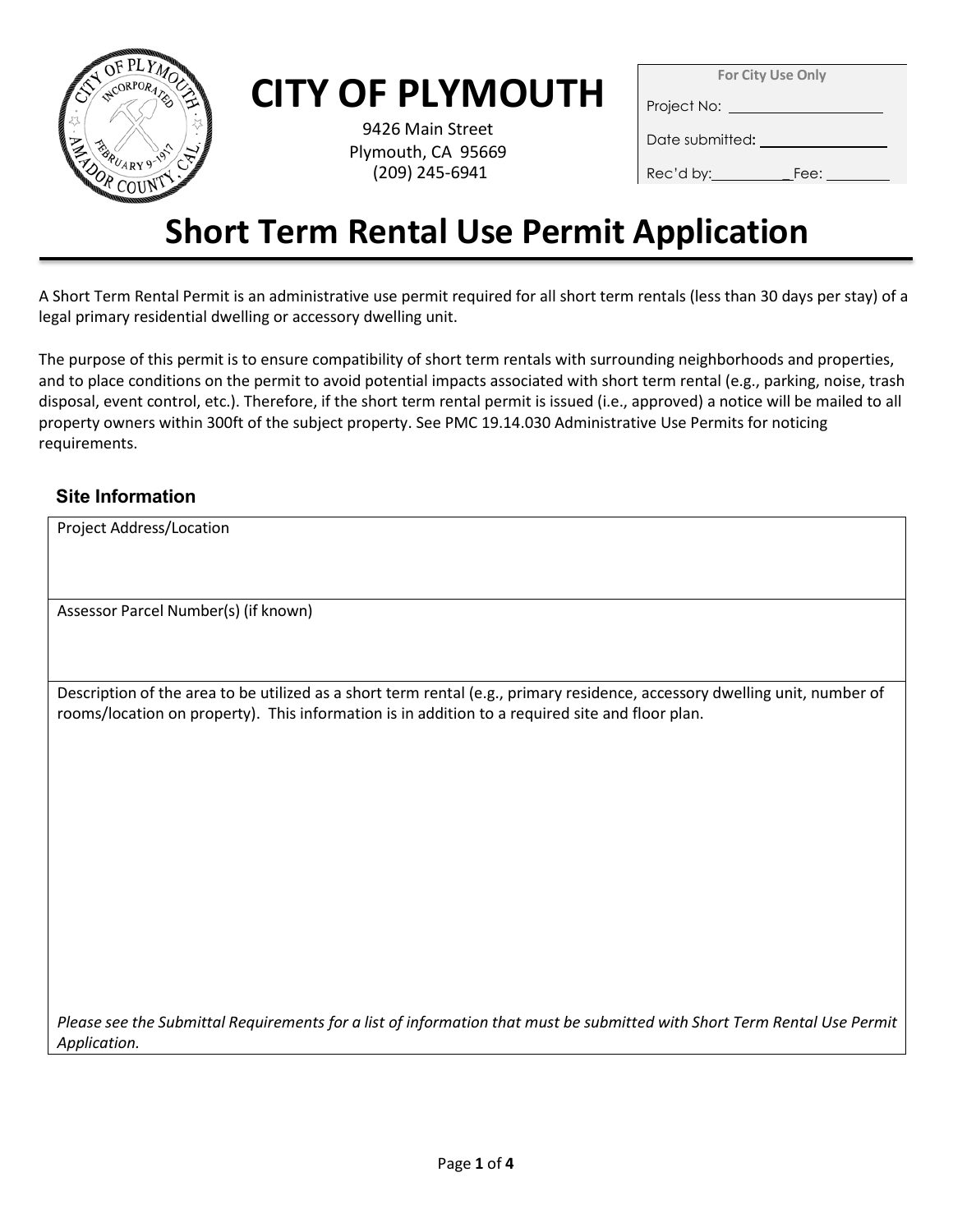| <b>Property Owner</b> | Operator        |
|-----------------------|-----------------|
| Name:                 | Name:           |
| Contact:              | Contact:        |
| Address:              | Address:        |
| City/State/Zip:       | City/State/Zip: |
| Phone:                | Phone:          |
| Cell:                 | Cell:           |
| E-mail:               | E-mail:         |
| Signature             | Signature       |

Owner's Authorization (if the applicant is not the owner of record): I authorize the applicant to file this application and to represent me on all matters concerning the application.

Owner's Signature: \_\_\_\_\_\_\_

#### *Original ink signatures are required for the owner, the applicant, and developers.*

### **General Submittal Requirements**

 $\Box$  Pay application fee of \$195.

 $\Box$  Name of local contact person, if different than the operator. The local contact person must be able to respond within 20 minutes.

Name:

| <b>Contact Phone Number:</b> |  |
|------------------------------|--|
|                              |  |

 $\Box$  Parking Plan indicating total number of On-Street and Off-Street parking spaces.

 $\Box$  Floor Plan indicating rental type, number of total bedrooms in the rental unit, and number of bedrooms available for rent.

 $\Box$  Number and location of fire extinguishers, smoke detectors, and carbon monoxide alarms.

Total number of occupants allowed (See PMC 19.90.040 C):

 $\Box$  City of Plymouth Business License (separate application)

 $\Box$  Owner and/or Operator has read and understands Plymouth Municipal Code 19.90 Short Term Rentals.

Owner's Signature: Letter and the state of the state of the state of the state of the state of the state of the state of the state of the state of the state of the state of the state of the state of the state of the state

Operator's Signature: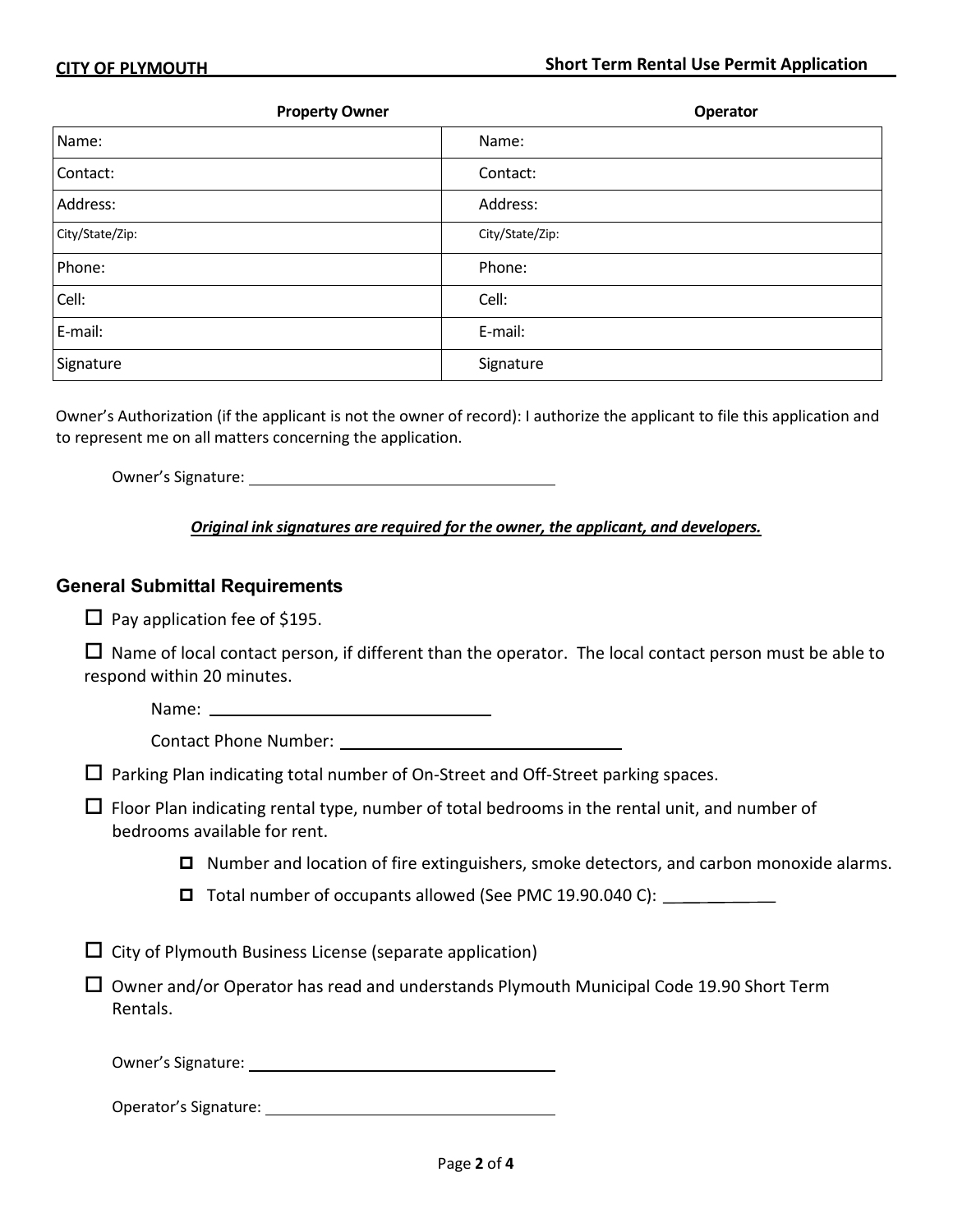## **Owner's/Applicant's Notice of Financial Responsibility**

The applicant acknowledges and agrees that the deposits paid may not be adequate to fully reimburse the City for costs incurred in connection with the application process and that the applicant may be requested by City to make further deposits of funds. If such request is not satisfied, the City may cease processing this application and the related project and will record the failure to make the requested deposit as the applicant's request to cease processing the application. The advance of funds shall not be dependent upon the City's approval or disapproval of the application and shall in no way influence or provide any expectation as to the results, approval, or selection of an alternative for the project or application. (initial)

For projects that involve filing a Final Subdivision Map or for which the costs are expected to exceed \$2,500, the applicant will be required to enter into a reimbursement agreement with the City prior to the application being deemed complete.

### **Agreement and Representations of Applicant and Property Owner**

This application is not complete, and processing of this application will not begin, until all initials and signatures are provided.

- 1. The applicant(s) acknowledges and agrees by making this application, and under the authority of Government Code Section 65105, that in the performance of their functions, City staff may enter upon the subject property and make examinations and surveys, provided that the entries, examinations, and surveys do not unreasonably interfere with the use of the land by those persons lawfully entitled to the possession thereof. (initial)
- 2. The applicant(s) certifies under penalty of perjury that I am the legal owner(s) (all individual owners must sign as they appear on the deed to the land), corporate officer(s) empowered to sign for the corporation, owner's legal agent having power of attorney (a notarized power of attorney document must accompany this application), or the owner's authorized representative (include a notarized consent form from the owner). [100] [11] [11] (initial)
- 3. The applicant(s) acknowledges and agrees that all of the required items have been included and understands that missing items may result in a delay in application processing. The applicant(s) further acknowledges and agrees that by signing this document, it they accept the posting of public notices regarding the proposed project at the project site and agree to pay all related costs. (initial)
- 4. The applicant(s) agree to defend, indemnify, and hold harmless the City of Plymouth ("City") and its agents, officers, consultants, independent contractors, and employees ("City's Agents") from any and all claims, actions, or proceedings against the City or the City's Agents to attack, set aside, void, or annul an approval by the City, or the City's Agents concerning the project (collectively "Claim"). The City shall promptly notify the applicant of any Claim, and the City shall cooperate fully in the defense. If the City fails to promptly notify the applicant of any Claim or if the City fails to cooperate fully in the defense, the applicant shall not thereafter be responsible to defend, indemnify, or hold harmless the City. Nothing in this paragraph shall obligate the City to defend any Claim, and the City shall not be required to pay or perform any settlement arising from any such Claim not defended by the City, unless the settlement is approved in writing by the City. Nothing contained in this paragraph shall prohibit the City from independently defending any Claim, and if the City does decide to independently defend a Claim, the City shall bear its own attorney's fees, expenses of litigation, and costs for that independent defense. The applicant(s) may agree to reimburse the City for attorney's fees, expenses of litigation, and costs for that independent defense. Should the City decide to independently defend any Claim, the applicant(s) shall not be required to pay or perform any settlement arising from any such Claim unless the settlement is approved by the applicant. (initial)
- 5. The applicant(s) acknowledge and agree that this application sets forth all covenants, promises, conditions, and understandings between the parties regarding the advance of funds and the uses thereof, and there are no promises, conditions, or understandings either oral or in writing between the parties other than as set forth herein. No contemporary or subsequent alteration, amendment, change, or addition to this application form shall be binding